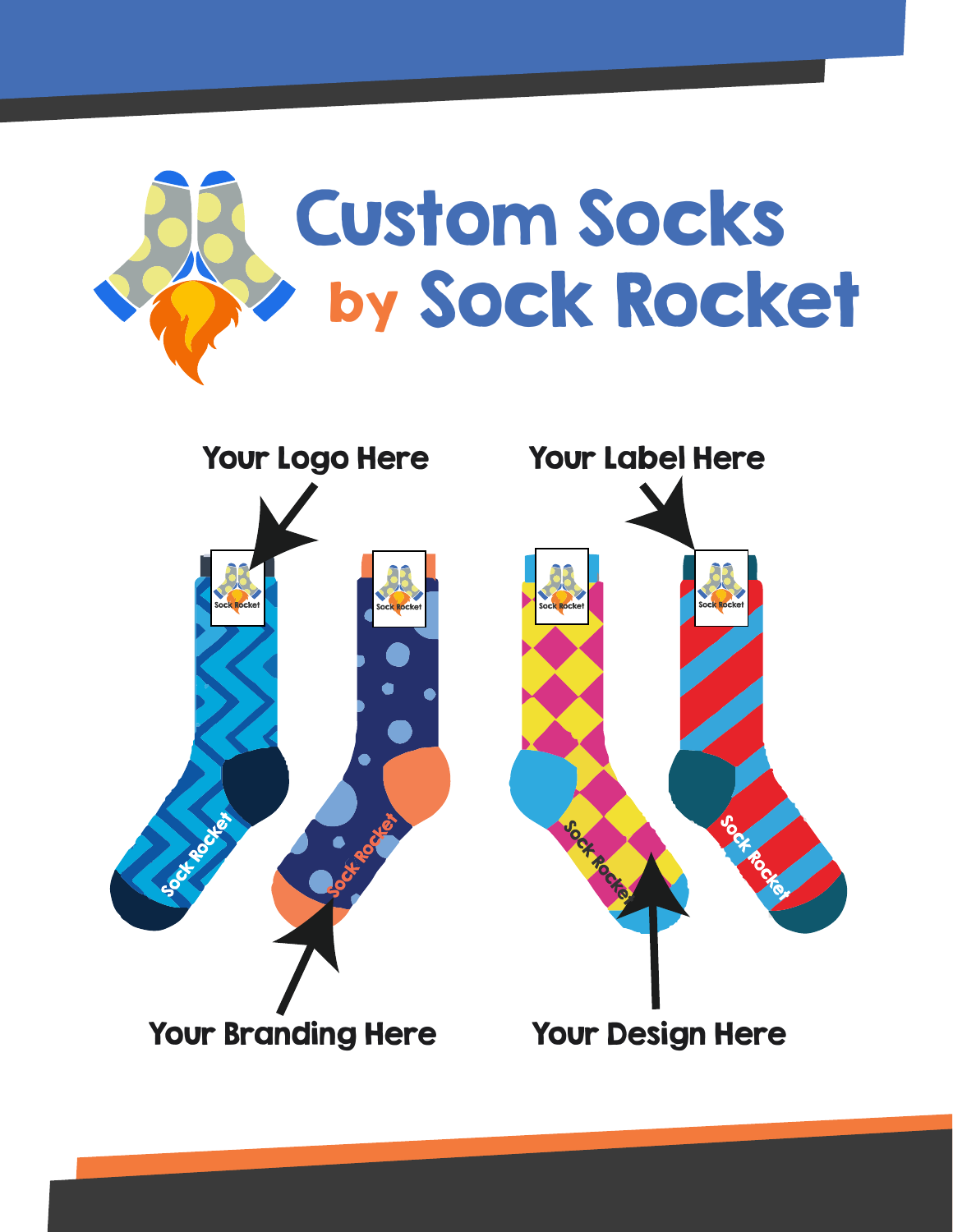# Cool Socks. Better Story.

Sock Rocket is a Calgary-based sock company. We make fun, funky footwear for individuals, companies, organizations, charities, events, and anyone else you can think of. Our goals are two-fold:

> Help make awesome, colourful socks the norm. We can all benefit from a little more fun in our wardrobe.



1

Help provide new socks to those who need them most. We donate socks to Canadians in need for every pair we sell.



We want to design some socks for you.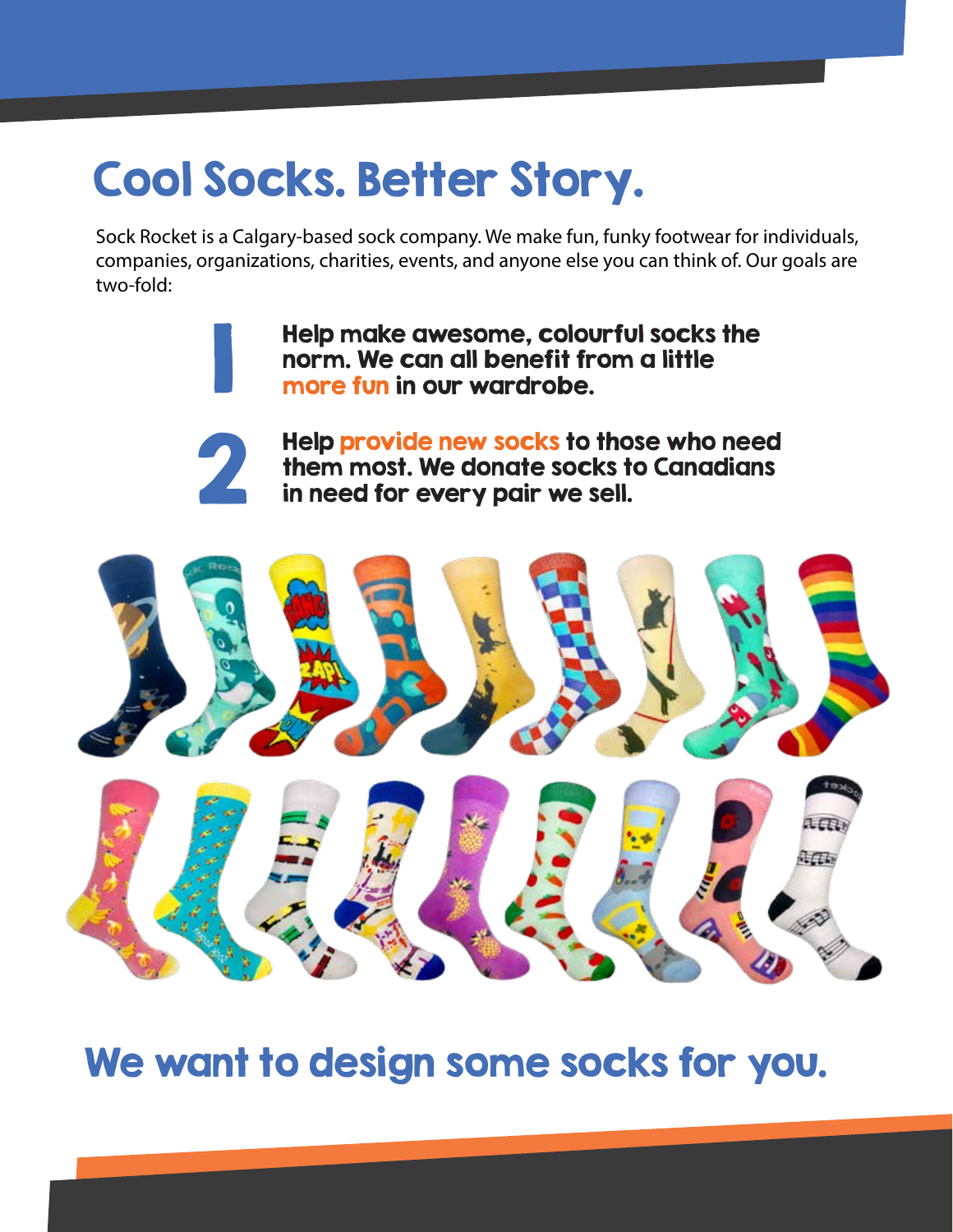## It's easy and affordable to stand out.

For around the same price as your standard branded coffee mug, we'll design a bad-ass pair of custom socks for you. We work closely with you to identify your goals, and submit several mockups for you to choose from. Custom socks are perfect for:



#### **Promotions**

Advertise your brand at trade shows, on social media, and anywhere socks can be worn!



#### Resale

Offer your socks for sale at your store, at markets, and online through your website.



#### **Appreciation**

Thank your employees and clients with the gift of style and help generate spirit.



#### Giveaways

Include your socks in door prizes and gift bags, or as part of contest giveaways.



#### Fundraising

Sell your socks to raise money for your charitable or business-development initiative.



## Events

Commemorate your event, rebranding, or product launch with a unique memento.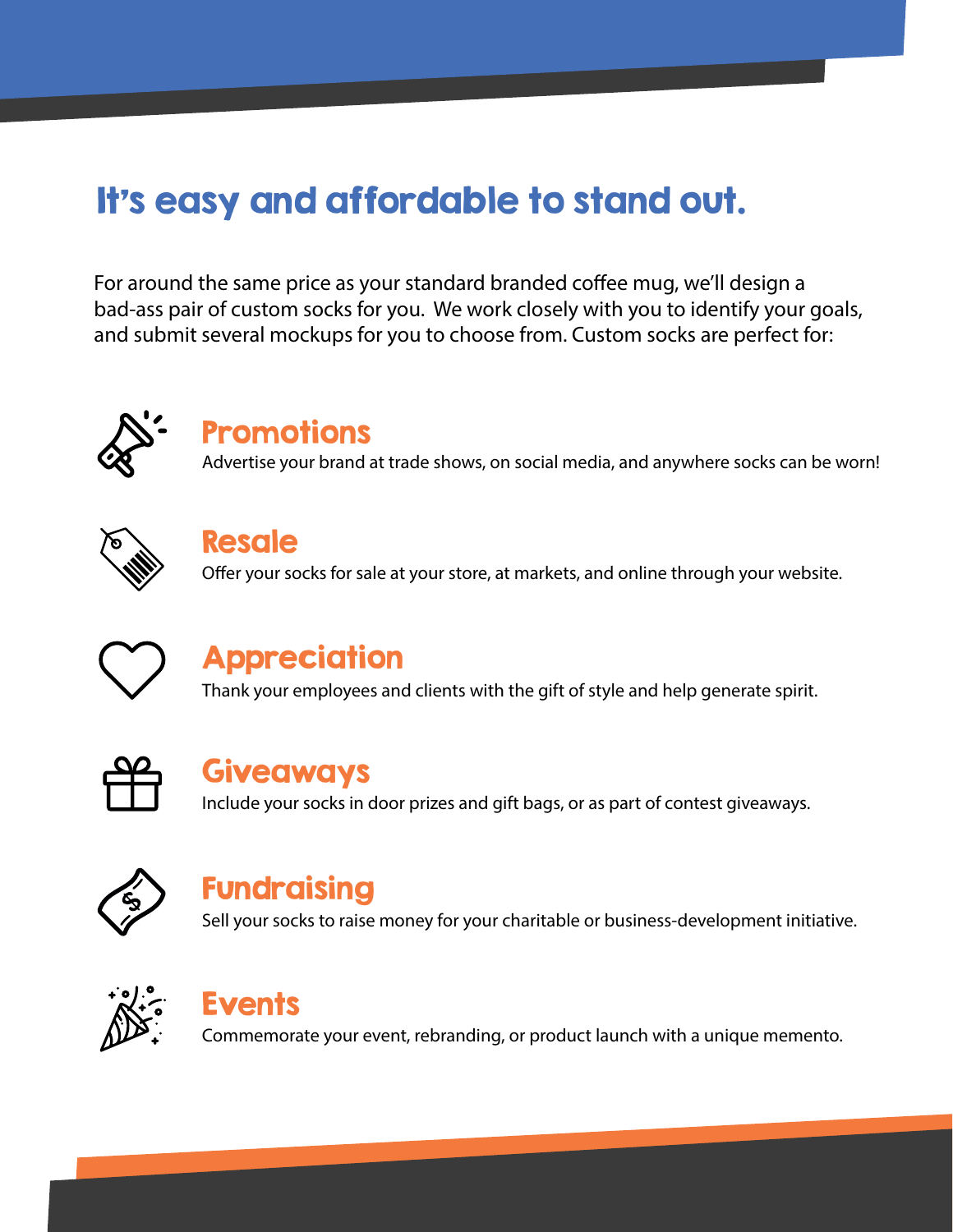## Your brand, your story, your way.

Unique designs, campaign slogans, patterned logos, tailored messaging; there are a lot of possibilities here. You want to tell your story through these socks, and we want to help you do just that. Our goal is to put smiles on the faces of the lucky humans who end up excited to put your socks on their feet.

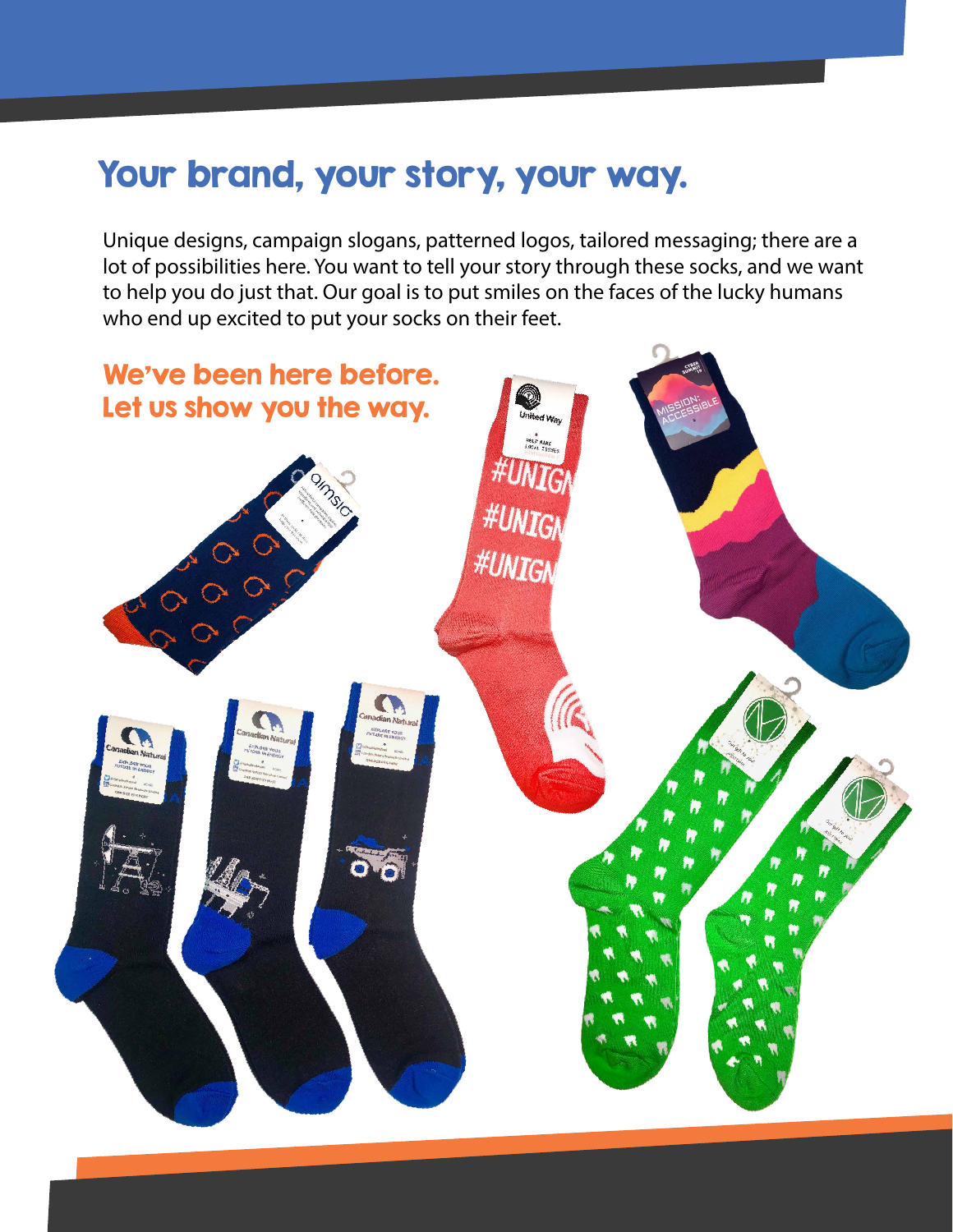# The price of branded style...

We keep our prices simple and affordable. We have some of the best prices for custom socks anywhere in Canada, and that's a fact. Our socks are comfortable, durable, and long-lasting. They wash well, they wear well, and they always look fantastic. If you're reselling, our suggested retail price is 15 dollars. Our price structure looks like this:

| Quantity      | Per Pair |
|---------------|----------|
| 200 pairs     | 8.90     |
| 400 pairs     | 8.10     |
| 600 pairs     | 7.50     |
| 800 pairs     | 7.00     |
| 1000 pairs    | 6.60     |
| 1200 pairs    | 6.20     |
| 1500 pairs    | 5.90     |
| $2000+$ pairs | 5.70     |

#### The above price includes:

- Your socks (obviously)
- Initial consult and meeting(s)
- Several mockups and unlimited changes
- Samples shipped to you
- Custom full-colour label for your socks, including your branding and company info
- Hooks attached to each pair for hanging